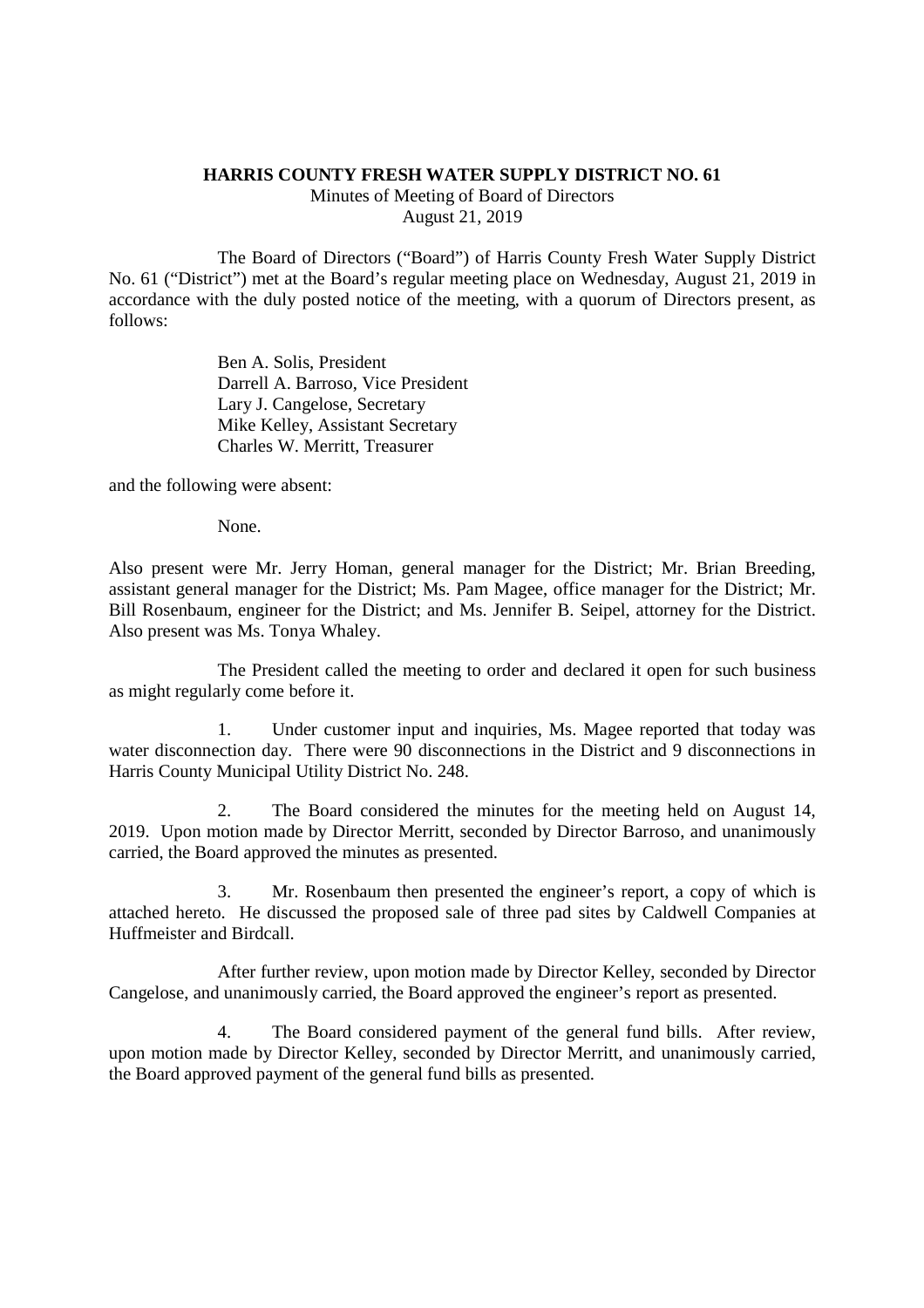5. Ms. Magee, Mr. Homan, and Mr. Breeding presented the management report. Ms. Magee reminded the Board about the upcoming directors workshop hosted by the Association of Water Board Directors.

Mr. Breeding discussed the ongoing lead and copper sampling performed by the **District.** 

Mr. Breeding also reported on changes to the District's website necessitated by new legislation.

Mr. Homan discussed a recent article in the Community Impact newspaper regarding the Jones Road plume.

Upon motion made by Director Kelley, seconded by Director Cangelose, and unanimously carried, the Board approved the management report as presented.

6. The Board lastly considered items for the next Board meeting, including a discussion of new legislation.

There being no further business to come before the Board, the meeting was adjourned.

Secretary